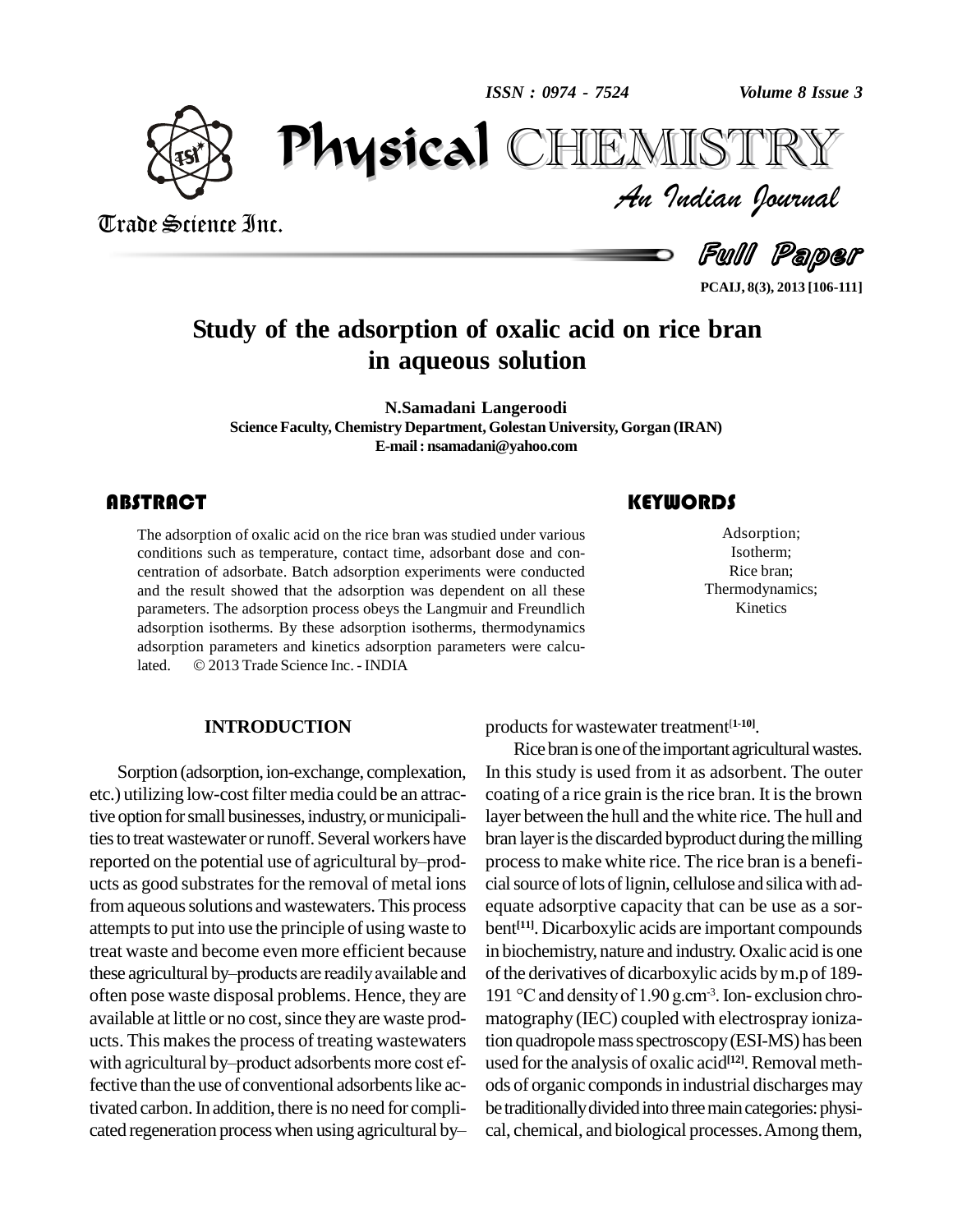physical adsorption isgenerally considered to be the most efficient method for quickly lowering the concentration of dissolved organic componds in the solution<sup>[13-</sup> carrie <sup>16]</sup>. Thus, the main objectives of this work were to characterize the physical properties of rice bran to examine the range of  $28-60^{\circ}$ C temperature. 4 g of the adsorits adsorption behaviors of removing oxalic acid from aqueous solution. Batch experiments were conducted to investigate the effects of adsorbent dosage, absorbate concentration, contact time and temperature on the ad sorption of oxalic acid on the rice bran. Lngmuir and Freundlich isotherm models were used to illustrate the experimental isotherms models and isotherms constants. The rate of adsorption was found to obey the rule of second order model with good correlations.

#### **EXPERIMENTAL**

All the chemicals were purchased from Merck. Before the process of adsorption characterization the rice bran must be prepared. Thus, the amounts which are needed was mixed with distilled water by stirrer magnet for 1 hr. Then it was washed with distilled water until a pH of 7.0 was attained, dried in an oven at  $-4.0$  g magnet for 1 hr. Then it was washed with distilled wa-<br>ter until a pH of 7.0 was attained, dried in an oven at  $4.0 \text{ g}$ <br>50°C for 24 hr and stored in the desiccators. It was agita further crushed, grined and sieved to two different size the en 50 $^{\circ}$ C for 24 hr and stored in the desiccators. It was agitate further crushed, grined and sieved to two different size the end (average size  $<$  0.5 mm and average size between 0.5 tered at

and 1mm) in accordance with the American Society for Testing and Materials(ASTM).All experiments were carried out by the samples containing 50 cc of different<br>initial concentration (0.01-0.04 M) of oxalic acid in<br>the range of 28-60°C temperature. 4 g of the adsorinitial concentration (0.01- 0.04 M) of oxalic acid in bent wastransferred into various 250 ml Erlenmeyer flask and oxalic acid solution by fixed concentration was added and mixed using a stirrer-magnet for 1 hr. Then the solution was filtered its concentration was determined by titration with 0.04 M solution of NaOH. The amount of equilibrium adsorption,  $q$ e (mg/g), was calculated by:

$$
q_e = \frac{(C_o - C_e)V}{W}
$$

where*C*0 and *C*e (mg/l) are the liquid-phase concentrations of oxalic acid at initial and equilibrium, respectively.  $V(1)$  is the volume of the solution and  $W(g)$  is the the mass of dry adsorbent used **[17]**.

#### **Effect of adsorbate concentration**

Several stock solutions with concentration (0.01-0.04 M) were prepared. Each solution was added to 4.0 g of the adsorbent in different 250 ml flasks and agitated using a mechanical agitator for 1 hr each.At the end of the time, the contents of the flasks were filtered and analyzed.The results are shown in figure 1.



initial Oxalic acid concentration, mg/l *An***Figure 1 :Influence of initial oxalic acid concentration on adsorption of oxalic acid on rice bran**

50ml each ofthe oxalic acid solutionswere added to various amount of the adsorbent  $(1-7.0 g)$  in differ- and analyzed. The results are presented in figure 2.

*Indian*<br> *Indian*<br> *IISTRY*<br> *IISTRY*<br> *Indian bouvaal* ent 250 ml flasks, flasks were agitated for 1hr on a mechanical stirrer. The content of the flask was filtered **and analyzed.** The results are presented in figure 2.<br>50 ml each of the oxalic acid solutions were added mechanical stirrer. The content of the flask was filtered<br>to various amount of the adsorbent  $(1-7.0 g)$  in differ- a

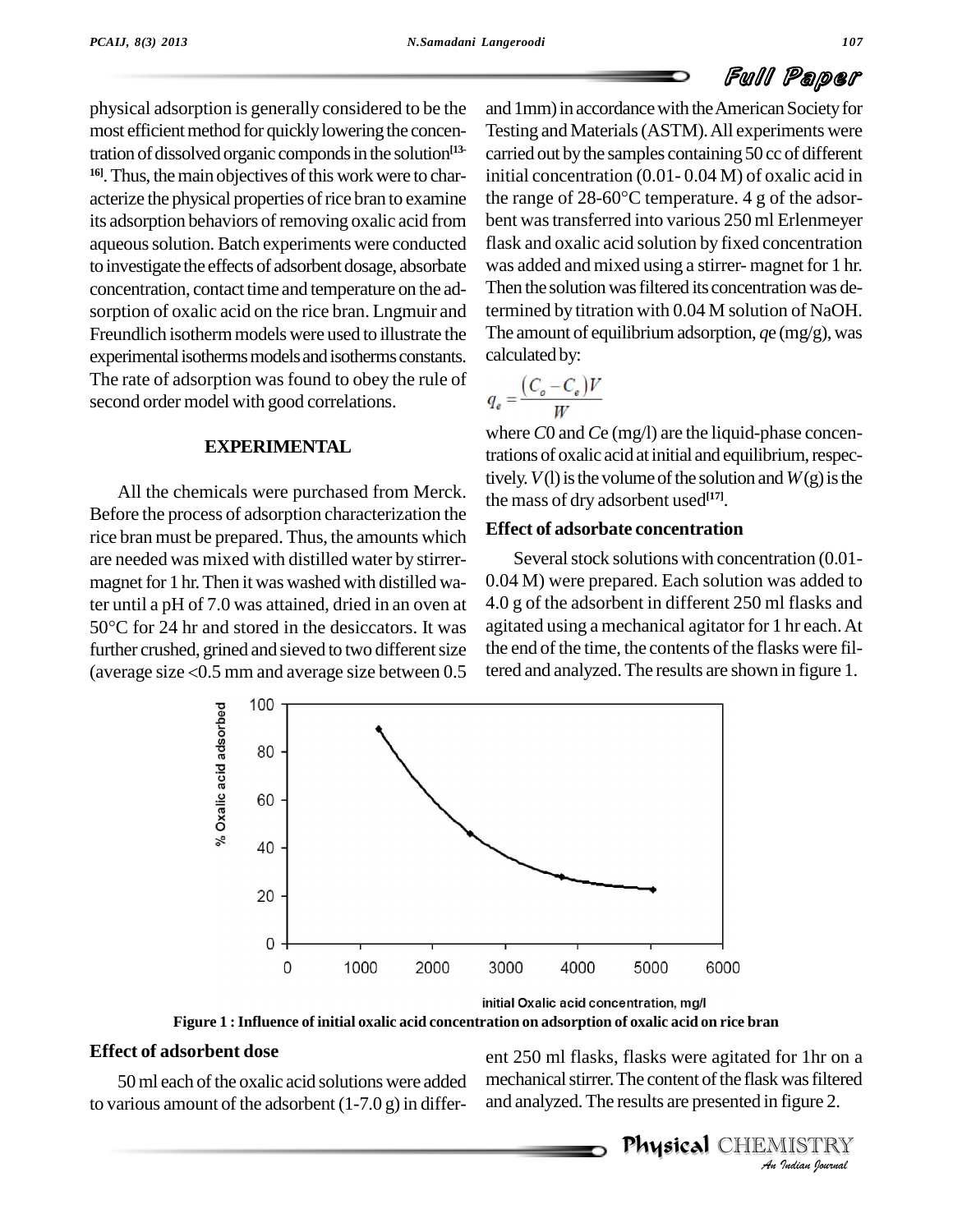# Full Paper

## **Effect of contact time**

50 ml each of stock solution of oxalic acid was transferred into different 250 cm<sup>3</sup> Erlenmeyer flask, corked and labeled. 4.0 g each of the adsorbent was weighed into the different labeled flasks and agitated in a shaker for different contact times  $(3, 5, 7, 10, 15, 20,$ 45 and 60minutes).After each agitated time, the content of each flask was then filtered. The equilibrium concentration of the metal in each of the filtrate was determined. The results obtained are shown in figure 3.

#### **Effect of temperature**

50 ml each of stock solution was transferred into various 250 cm<sup>3</sup> flask containing 4.0 g each of the adsorbent, corked and labeled for different temperatures  $28, 45, 50, 60^{\circ}$ C respectively. The mixture was heated and shaken to the appropriate temperature in a water bath.At the right temperature, the content of the each of the flask was removed, filtered and analyzed. The results obtained are shown in figure 4.

#### **RESULTAND DISCUSSION**

The concentration-dependent data for the adsorption of oxalic acid is presented in figure 1. It was found that the percentage oxalic acid removal decreased with increase in initial oxalic acid concentration. This can be explained by the fact that more adsorption sites were



adsorbent dose, a/l







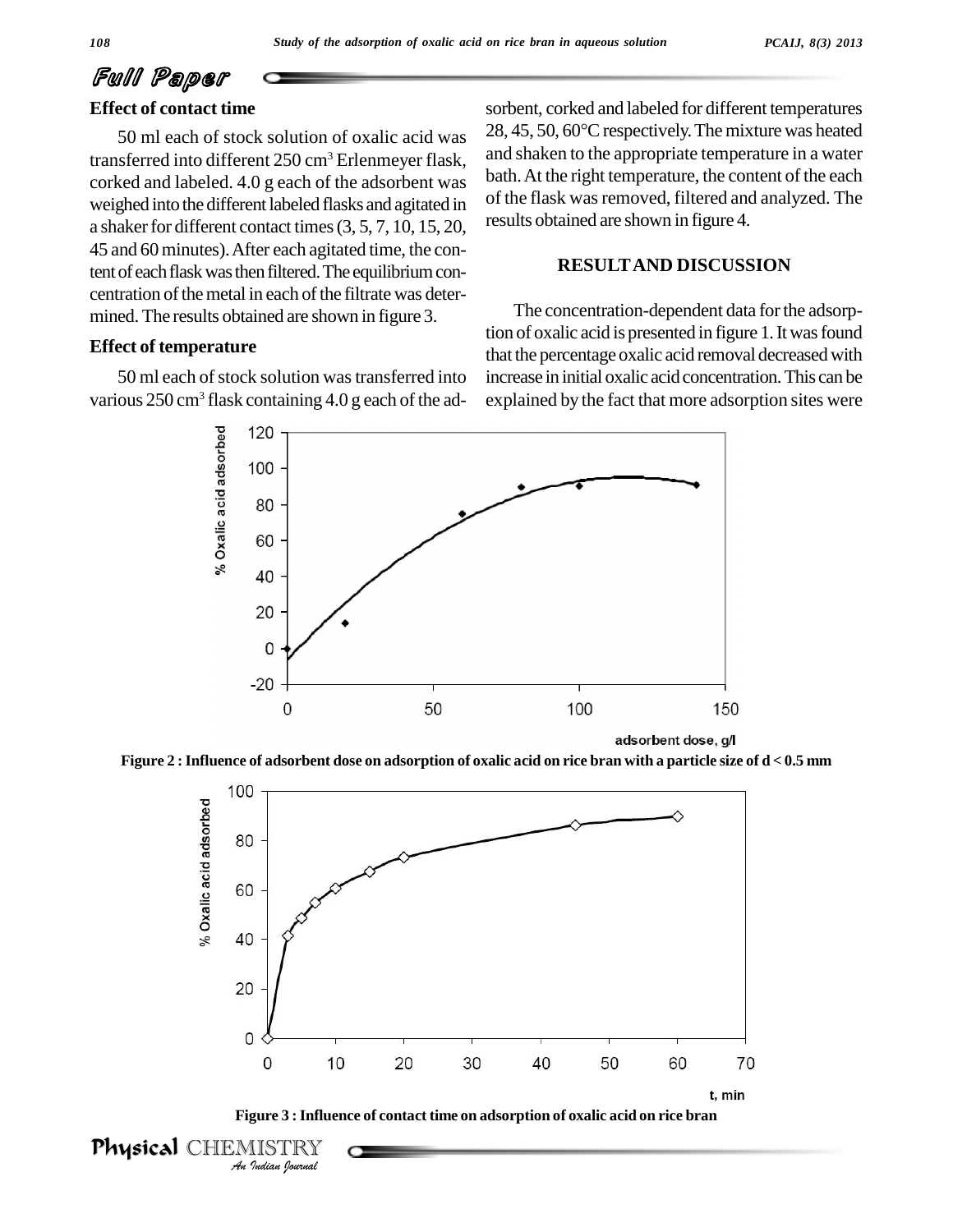

**Figure 4 :Influence of temperature on adsorption of oxalic acid on rice bran**

being covered as the oxalic acid concentration increases.

The effect of the adsorbent dose on the removal of oxalic acid from aqueous solution was investigated by betwee The effect of the adsorbent dose on the removal of face<br>oxalic acid from aqueous solution was investigated by betw<br>varying the dose of the adsorbent from  $1 - 7.0$  g. It is been expected that an increase in the dosage of adsorbent should yield a corresponding increase in the amount of oxalic acid adsorbed on the surface of the adsorbent since there will be more sites for the adsorbate to be adsorbed.Therefore competition for bonding sites between molecules of the adsorbate should decrease with increase in dose of the adsorbent **[18,19]**. From figure 2 this trend was inconsistent and therefore suggests that the use of rice bran as adsorbent partly depend on its dose in aqueous solution. Further increase of adsorbent dose did not cause anysignificant change because equilibrium was achieved between solution and solid phase.

The result obtained from time-dependent experi ments for the adsorption of oxalic acid on rice bran<br>was presented in figure 3. As the contact time was in-<br>and Küster (1894): was presented in figure 3. As the contact time was increased, the amount of oxalic acid removed also in creased. The data showed oxalic acid removal from aqueous solution increases initially until equilibrium was attained and then was constant.In according to figure 3, the observable time for maximum adsorption is between 50-60 minutes.

The effect of temperature on the removal of oxalic acid from aqueous solution was investigated by varying the temperature of adsorption between 28°C and 60°C (figure 4). The data showed that with increasing tem-

perature the amount of oxalic acid adsorbed on the surface of the adsorbent decreases. The attractive forces between the adsorbent and the adsorbate ion may have been weakened making the adsorption to decrease. At high temperature, the thickness of the boundary layer is expected to decrease due to the increased tendency of the ions to escape from the surface of the adsorbent to the solution phase hence there is bound to be weak adsorption interactions between the adsorbent and the adsorbate.

#### **Adsorption isotherms**

Adsorption is usually described through isotherms, that is the amount of adsorbate on the adsorbent as a function of its pressure (if gas) or concentration (if liquid) at constant temperature. In this manner, the Langmuir and the Freundlich isotherm equations were used to interpret the experimental data. The first mathematical fit to an isotherm was published by Freundlich used to interpret the expe<br>ematical fit to an isotherm<br>and Küster (1894):

$$
\log q_e = \log K_F + \frac{1}{n} \log C_e
$$

*And SC CREVALUATE IS THE RIFE PIPER LIFE AND HIS HIS HIS LIFE*. *Indian*<br>*Ingets*<br>*IISTRY*<br>*Indian bouvad* where *C*e is the equilibrium concentration of the solute  $(mg/L)$  and  $qe$  is the equilibrium adsorption capacity  $(mg/g)$ . The Freundlich isotherm constants *KF* and  $1/n$ can be calculated from the plot of ln*q*e versus ln*C*e. Heterogeneity becomes more prevalent as 1/*n* gets closer to zero.

Lngmuir equation is a semi-empirical isothermde-

Physical CHEMISTRY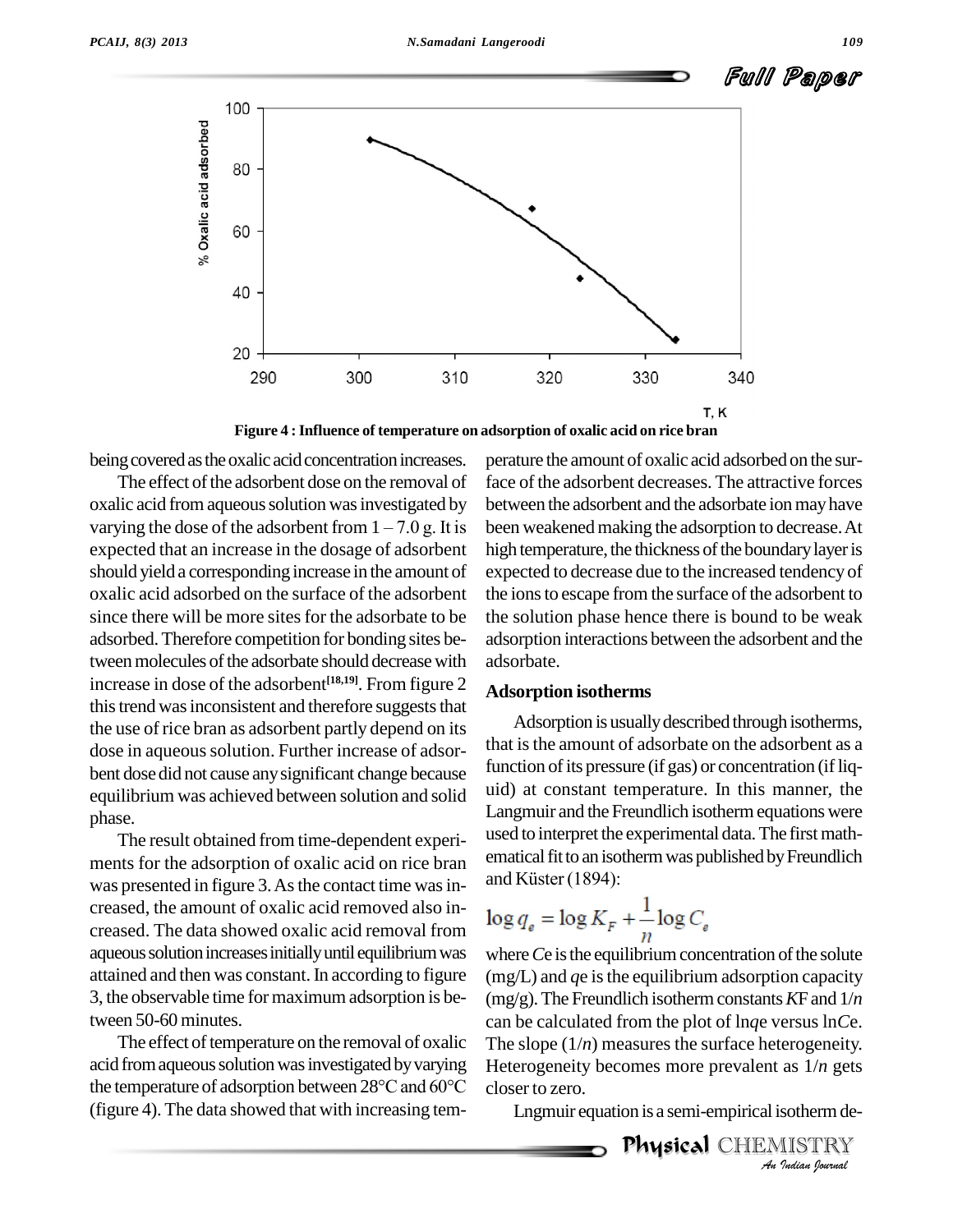## Full Paper

rived from a proposed kinetic mechanism. It is based on four assumptions **[20]**:

- 1. The surface of the adsorbent is uniform, that is, all the adsorption sites are equivalent.
- 2. Adsorbed molecules do not interact.
- 3. All adsorption occurs through the same mechanism.
- 4. At the maximum adsorption, only a monolayer is formed: molecules of adsorbate do not deposit on other, already adsorbed, molecules of adsorbate, only on the free surface of the adsorbent.

The linearized form of the Langmuir adsorption isothermequation is

$$
\frac{C_e}{q_e} = \frac{C_e}{q_m} + \frac{1}{K_L q_m}
$$

The Langmuir constants, which are *q*m and *K*L val ues, can be calculated from the plot *C*e/*q*e versus *C*e. The maximum adsorption capacity was determined as 3.21 mg/g at  $28^{\circ}$ C. Isotherm models constants and Sorption correlation coefficients for oxalic acid adsorption on rice bran listed in TABLE 1. The Langmuir and Freundlich adsorption constants calculated from the corresponding isotherms with the correlation coeffi cients are presented in TABLE 1.The correlation co efficient shows that the adsorption process could be described by the both Langmuir and Freundlich model equation. The Langmuir constants ( $q<sub>m</sub>$  and  $K<sub>L</sub>$ ) values were fit the experimental data.

**TABLE 1 : Isotherm Models Constants and Correlation Coefficientsfor oxalic acid adsorption on rice bran**

|        |                        | Freundlich |             | Langmuir   |                 |             |
|--------|------------------------|------------|-------------|------------|-----------------|-------------|
| T, K   | $K_{\text{f}}$<br>mg/g | n,<br>me/l | ${\bf R}^2$ | К,<br>1/mg | $q_{m}$<br>mg/g | ${\bf R}^2$ |
| 301.15 |                        | 13.33      | 0.994       | 0.013      | 3.21            | 0.999       |

#### **Thermodynamic studies**

Thermodynamic parameters such as change in Gibb<sup>7</sup> s free energy ( $\Delta G^{\circ}$ ), enthalpy ( $\Delta H^{\circ}$ ), entropy ( $\Delta S^{\circ}$ ) were determinated using the following equations:<br> $\ln\left(\frac{q_e m}{q}\right) = \Delta S^2 \left(1 - \Delta H^2\right)$ ere detern .<br>د

$$
\ln\left(\frac{q_{\rm e}m}{C_{\rm e}}\right) = \Delta S^{\circ} / \sqrt{R} - \Delta H^{\circ} / \sqrt{RT}
$$

### $\Delta G^{\circ} = \Delta H^{\circ} - T \Delta S^{\circ}$

**Indiana Conduct Conduct A**<br>*Indian Journal I*s<br>**IISTRY**<br>*Indian Iournal* where m is the adsorbent dose (mg/l),  $C_e$  is the equilibrium concentration (mg/l) of the oxalic acid in solution, R is the gas constant  $(8.314 \text{ J/mol/K})$  and T is the tem-

Physical CHEMISTRY

perature (K).  $\Delta G^{\circ}$ ,  $\Delta H^{\circ}$  and  $\Delta S^{\circ}$  are changes in Gibb<sup>'</sup> s free energy (J/mol), enthalpy (J/mol), entropy (J/mol/ perature (K).  $\Delta G^{\circ}$ ,  $\Delta H^{\circ}$  and  $\Delta S^{\circ}$  are changes in Gibb'<br>s free energy (J/mol), enthalpy (J/mol), entropy (J/mol/<br>K), respectively. The values of  $\Delta H^{\circ}$  and  $\Delta S^{\circ}$  were des free energy (J/mol), enthalpy (J/mol), entropy (J/mol/<br>K), respectively. The values of  $\Delta H^{\circ}$  and  $\Delta S^{\circ}$  were determined from the slopes ( $-\Delta H^{\circ}/R$ ) and the intercepts  $(-\Delta H^o/R)$  $\overline{\mathcal{L}}$ 

termined from the slopes 
$$
(-\Delta H^{\circ}/R)
$$
 and the intercepts  
 $(\Delta S^{\circ}/R)$  of the plots of  $\ln({\mathbf{q}_{e}}^{\mathbf{m}}/C_{e})$  vs. 1/T. The values

of thermodynamic parameters are presented in TABLE 2. The negative values of  $\Delta G^{\circ}$  indicate that the adsorption process is feasible and spontaneous in nature. The negative value of  $\Delta H^{\circ}$  suggest the exothermic nature of adsorption and the negative value of  $\Delta S^{\circ}$  described the randomness at the adsorbent-solution interface de creased during the adsorption.

**f(ABLE 2** : Thermodynamic parameters for oxalic acid adsorption on rice bran<br>adsorption on rice bran<br> $\overline{\text{AS}^{\circ}, \text{kJ/mol} \cdot \text{K}^{1}}$   $\overline{\text{AH}^{\circ}, \text{kJ/mol}}$   $\overline{\text{AG}^{\circ}, \text{kJ/mol}}$ **k**<br> **adsorption** on rice bran<br> **AS°**, kJ/mol.K<sup>-1</sup> AH°, k.

| $\Delta S^{\circ}$ , kJ/mol. $K^{-1}$ | $\Delta H^{\circ}$ , kJ/mol | $\Delta G^{\circ}$ , kJ/mol |
|---------------------------------------|-----------------------------|-----------------------------|
| $-0.02673$                            | $-10.322$                   | $-2.67$                     |

#### **Sorption kinetics**

Sorption kinetics was studied for adsorption of oxalic acid on rice bran of initial concentration 0.01 mol/l. Figure 3 Shows that the rate of sorption decrease with increase of time and after 60 min, equilibrium was achieved. Several kinetic models have been proposed to clarify the mechanism of a solute sorption from aqueoussolution on to an adsorbent. The rate constant of adsorption was determined from the pseudo-first or der rate expression following equation given by Lagergren:

### $\ln \left( \mathbf{q}_{e} - \mathbf{q}_{t} \right)_{t} = \ln \mathbf{q}_{e} - \mathbf{k}_{ad} \mathbf{t}$

and q are the amount of oxalic acid adsorbed at equi-Where  $k_{ad}$  is the rate constant of adsorption (mim<sup>-1</sup>),  $q_e$  and  $q_t$  are the amount of oxalic acid adsorbed at equilibrium and at time  $t$  (mg/g) respectively. The values of the  $k_{ad}$  and  $q_e^{cal}$  were calculated from the slopes (- $k_{ad}$ ) and the intercepts (ln q<sub>e</sub>) of the plots of ln (q<sub>e</sub>-q<sub>t</sub>) vs. t reported in TABLE 3. TABLE 3 shows that there is a large difference in the values of  $q_{e}^{\text{ cal}}$  and  $q_{e}^{\text{ exp.}}$  The rate constant of adsorption was also determined from the pseudo-second order rate expression<sup>[21]</sup>:<br> **t**/ $q_t = 1/k_2 q_e^2 + t/q_e$ 

Where  $k_2$  is the rate constant of adsorption (g/mg/min). The values of  $k_2$  and  $q_e^{cal}$  were calculated from the intercepts ( $1/k$ <sub>2</sub> qe<sup>2</sup>) and the slopes ( $1/q$ <sub>e</sub>) of the plots of  $t/q$  vs. t. respectively, reported in TABLE 3. The re-